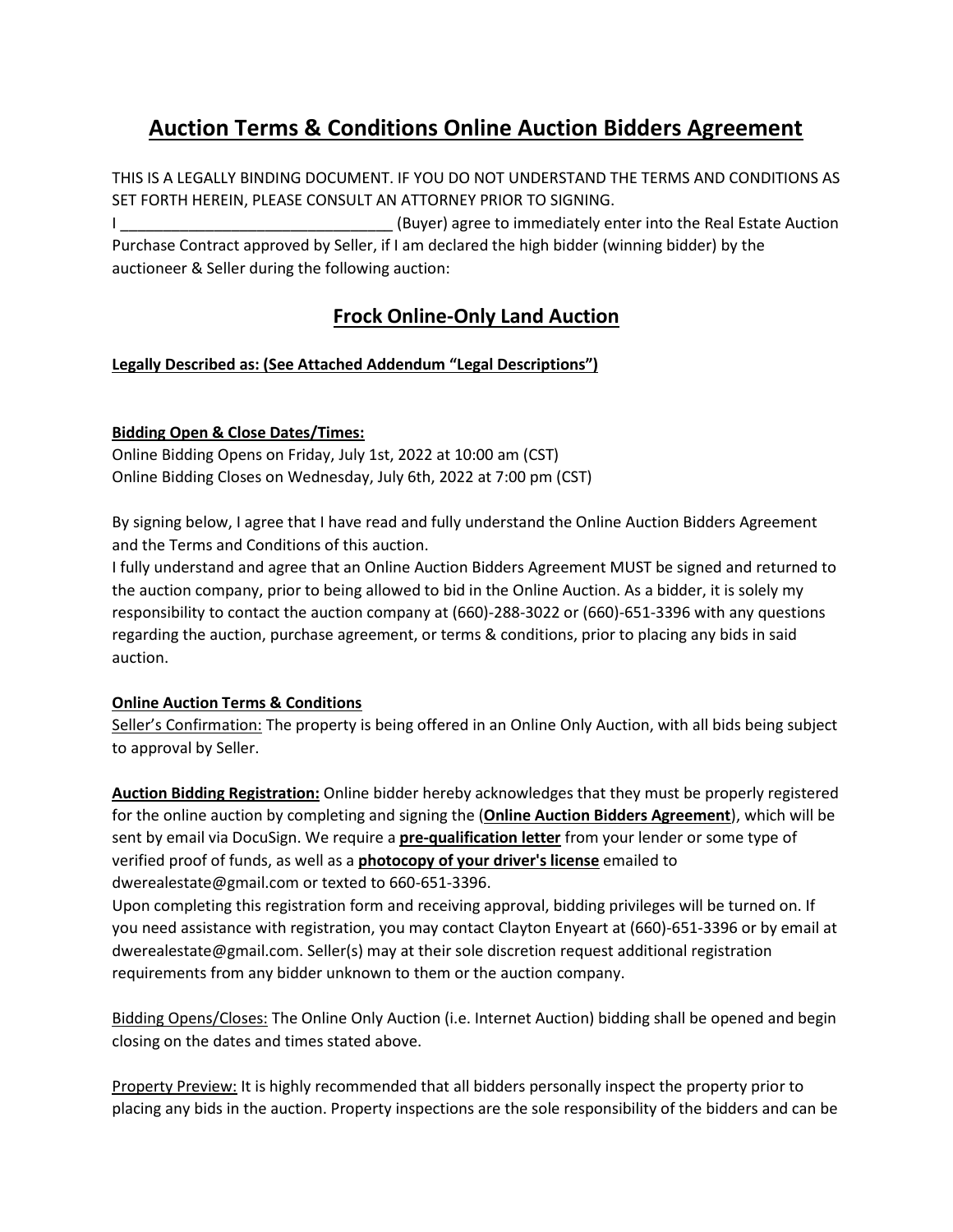conducted at their leisure. You must be respectful to the current tenants and their crops or livestock. The property may also be inspected by scheduling an appointment with the Auction company at (660)- 288-3022 if you wish.

No Financing Contingency: By participating in this auction, bidders hereby agree that their bid shall NOT be subject to the bidder's ability to obtain financing. You MUST have your financing secured with your lender prior to bidding. By placing a bid in this auction, bidders are making a "cash offer" to purchase the property and financing is NOT a contingency in the purchase agreement.

#### Buyer's Premium: **NO BUYER'S PREMIUM**

Purchase Contract: Winning bidder hereby agrees to enter into a Contract to Purchase the property immediately upon being notified of the Seller's acceptance of their winning bid. Upon the close of the auction the winning bidder will be forwarded via email the Auction Real Estate Sales Contract to purchase the property. A signed copy of the Auction Real Estate Sales Contract must be received by the Auction Company (Enyeart Auction & Realty LLC) within 24 hours from the time said Purchase Contract was sent to the winning bidder. The Auction Real Estate Sales Contract will be sent using DocuSign for electronic signature. A copy of the Auction Real Estate Sales Contract is available for review online prior to placing any bids in the auction.

Down Payment: A non-refundable down payment of Ten Percent (10%) of the total contract purchase price will be wire transferred or hand delivered in the form of certified funds to Carroll County Title Company no later than 48 hours following the close of auction. See closing agents contact information below. The balance of the purchase price will be due in full at closing.

Closing: Closing shall be on or by August 17th, 2022. Closing shall take place at Carroll County Title Company (4 W Benton St, Carrollton, MO 64633). Closing Company's phone number is (660) 542-1364, email is cctitlellc@gmail.com. Out of state buyers will be afforded the opportunity to close via email, mail and wire transfer of certified funds.

Easements: The sale of the property is subject to any and all easements filed of record.

Minerals: All mineral rights owned by sellers (if any) shall transfer with the surface.

Survey: There has been no survey completed for this property and it is not required to transfer title to the property. If the Buyer desires a survey, it shall be at the Buyer's sole expense and shall not be a contingency or requirement in the purchase contract.

Possession: Full possession of Tract #2 & Tract #3 will be given upon payment in full of the purchase price and transfer of title, at closing. Full possession of Tract #1 will be given to the Buyer once the current farm tenant has harvested the 2022 crops.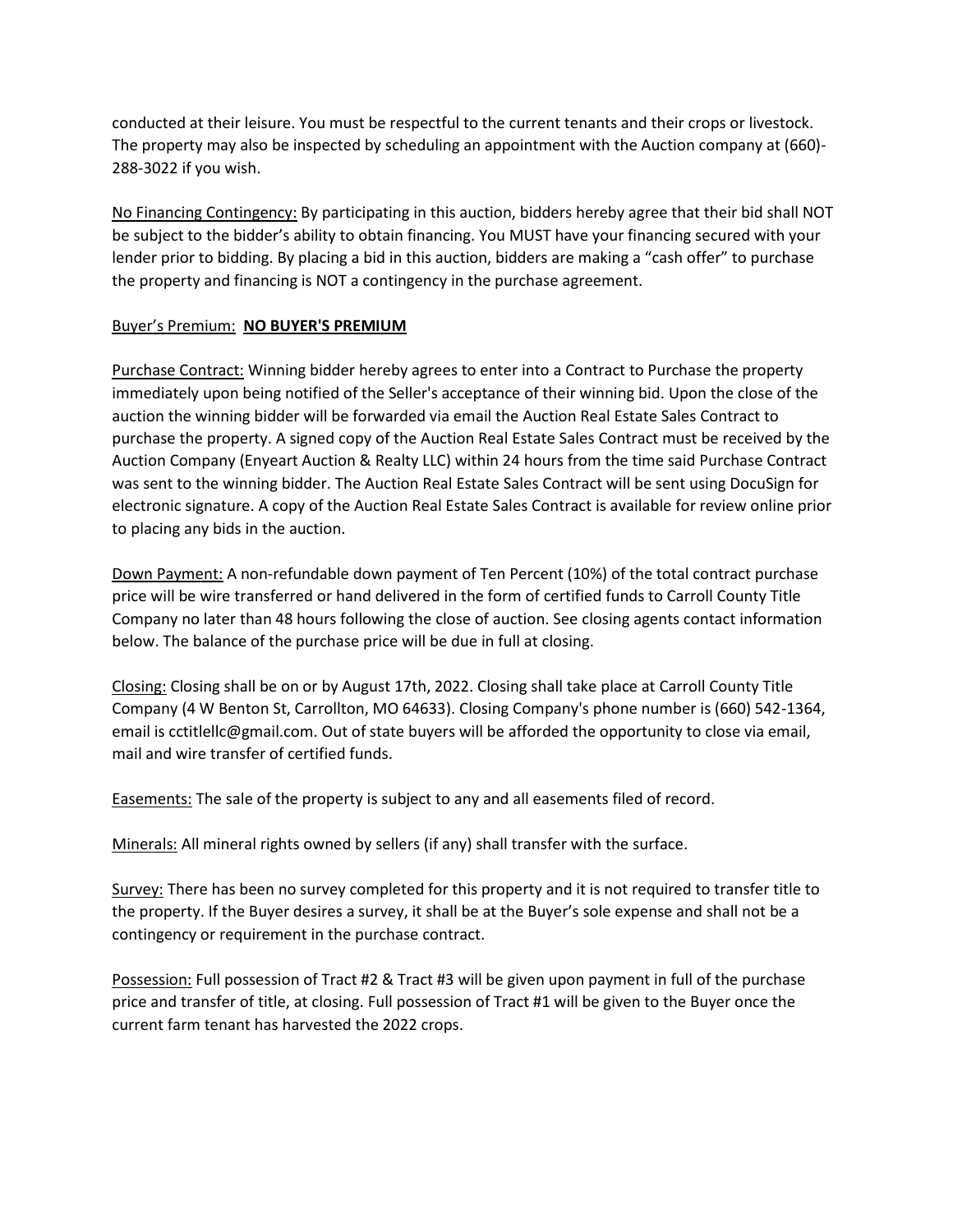Title: Seller shall provide a Preliminary Title Commitment for the property being sold. Buyer shall pay for the issuance of the Title Policy for the property being sold and transferred. Seller shall execute a Warranty Deed conveying the property to the buyer(s).

Taxes: 2022 taxes will be prorated between Buyer & Seller the day of closing.

Online Auction Technology (Disclaimer): Under no circumstances shall Bidder have any kind of claim against Enyeart Auction & Realty LLC, Broker of record, or anyone else, if the Internet service fails to work correctly before or during the auction. Online bidding is subject to technology faults and issues which are outside the control of the auction company. Bidder(s) are encouraged to use the "Maximum Bid" feature on the bidding platform and lock in their maximum bid amount if they are concerned about technology failure during the auction. The SELLER and/or Auction Company reserves the right to (pause) the online auction bidding in the event of any internal or external technology failure, to preserve the integrity of the auction event and maintain a fair and impartial bidding environment.

Soft Close: If a bid is received within the last 3 minutes of the auction, the auction close time will automatically extend 3 minutes to allow other bidders an opportunity to competitively bid prior to the auction closing. This feature eliminates "snipers" and encourages fair and impartial bidding from all participants.

Disclaimer: All information provided is believed to be accurate; however, no liability for its accuracy, errors or omissions is assumed. All lines drawn on maps, photographs, etc. are approximate. Buyers should verify the information to their satisfaction. Information is subject to change without notice. There are no warranties either expressed or implied pertaining to this property. Real estate is being sold "As-Is, Where-Is" with NO warranties expressed or implied. Please make all inspections and have financing arranged prior to the end of bidding. The Auctioneer reserves the right to bid on behalf of the Seller up to, but not beyond the Seller's reserve price (if applicable). The property is available for and subject to sale prior to auction. By participating in this auction, Buyers hereby acknowledge that any bid(s) placed by them is a binding agreement to purchase the property, subject to the bid being approved by Seller (if applicable).

--------------------------------------------- ------------------------------------------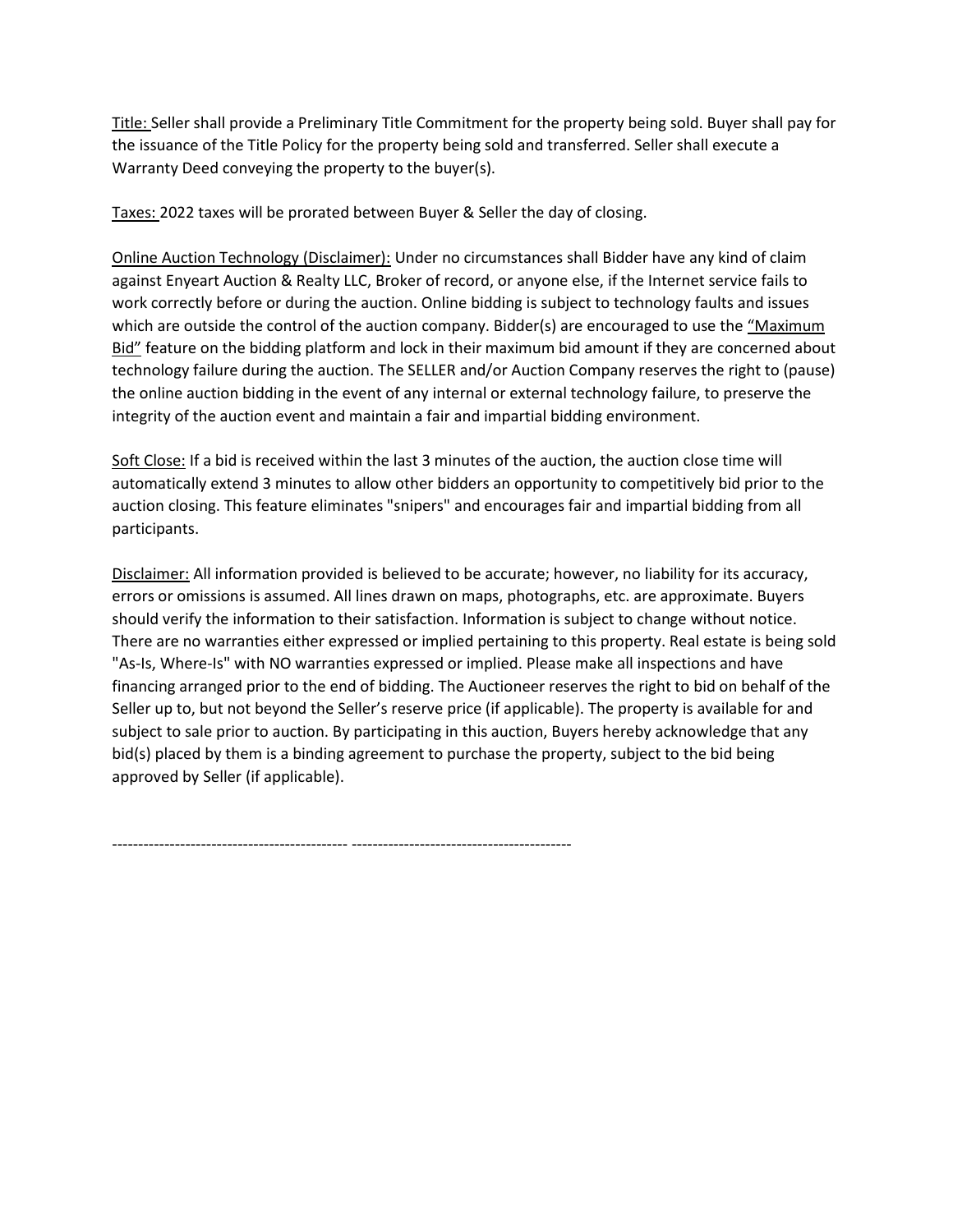# **Legal Descriptions**

## **Tract #1**

The South Half (S 1/2) of the Southwest Quarter (SW 1/4) of Section Twelve (12), Township Fifty-five (55), Range Twenty-two (22), Carroll County, Missouri; subject to public roads, easements, rights-of-way, covenants, reservations and restrictions of record and further subject to any zoning restrictions or use ilmitations applicable to the abovedescribed premises;

# **Tract #2**

The Southwest Quarter (SW 1/4) of the Southwest Quarter (SW 1/4) of Section Eleven (11), Township Fifty-five (55), Range Twenty-two (22), Carroll County, Missouri; subject to public roads, easements, rights-of-way, covenants, reservations and restrictions of record and further subject to any zoning restrictions or use limitations applicable to the above-described premises;

## AND

The Southeast Quarter (SE 1/4) of the Southwest Quarter (SW 1/4) of Section Eleven (11), Township Fifty-Ive (55), Range Twenty-two (22), Carroll County, Missouri; subject to public roads, streets and/or alleys, easements, rights-of-way, covenants, reservations and restrictions of record and further subject to any zoning restrictions or use ilmitations applicable to the above-described premises.